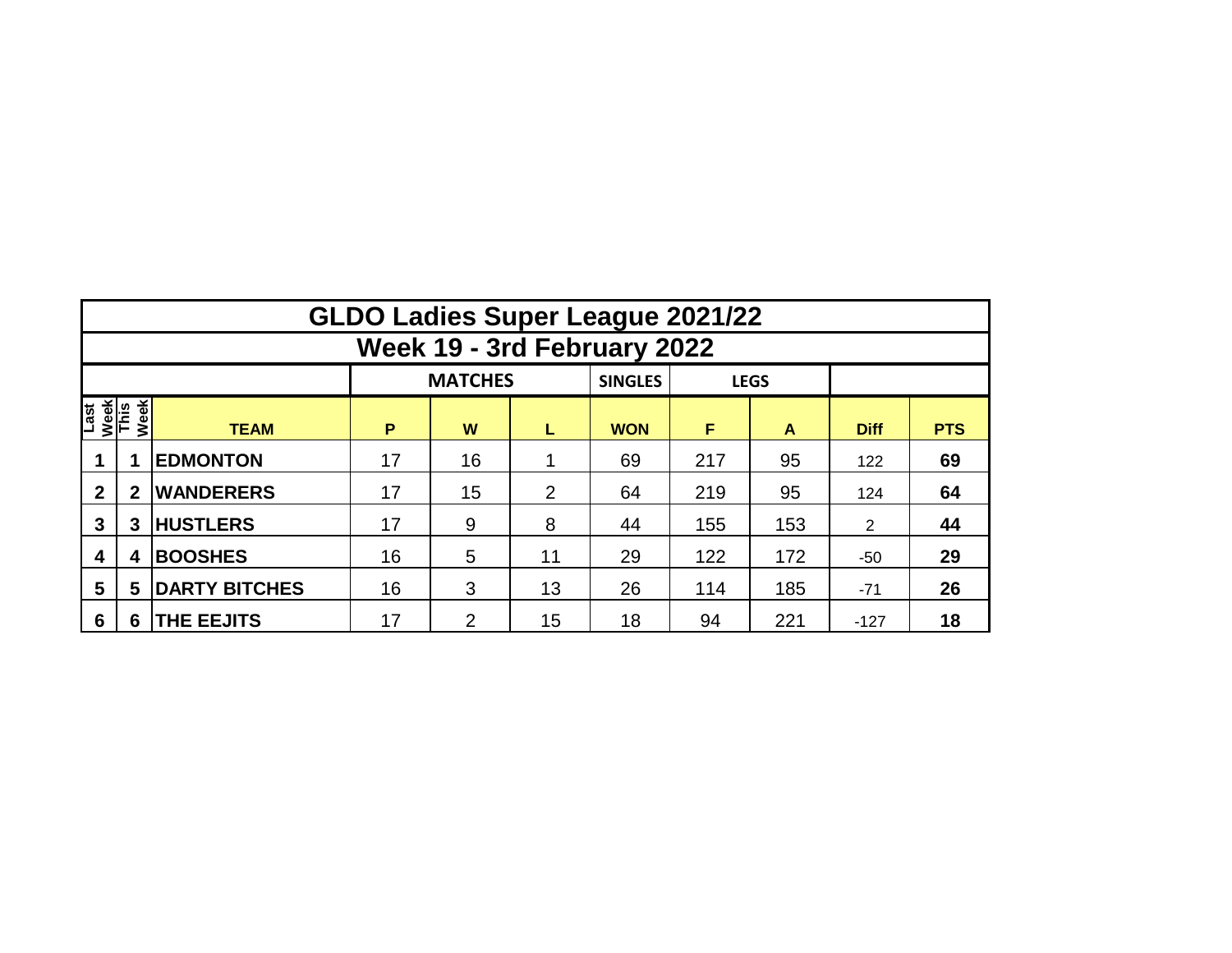| <b>Greater London Darts Organisation Ladies Super League 2021/22</b> |                |             |         |                                                             |  |                                 |                |                        |         |                                |                |                |                |                |  |  |
|----------------------------------------------------------------------|----------------|-------------|---------|-------------------------------------------------------------|--|---------------------------------|----------------|------------------------|---------|--------------------------------|----------------|----------------|----------------|----------------|--|--|
| Week                                                                 | 19             |             |         |                                                             |  |                                 |                | DATE 3rd February 2022 |         |                                |                |                |                |                |  |  |
|                                                                      |                |             |         |                                                             |  |                                 |                |                        |         |                                |                |                |                |                |  |  |
|                                                                      |                |             |         |                                                             |  | <b>BOOSHES 2 v 3 HUSTLERS</b>   |                |                        |         |                                |                |                |                |                |  |  |
| Ave                                                                  | Tons           |             | 180 HCO |                                                             |  | Ave                             | Tons           |                        | 180 HCO |                                |                |                |                |                |  |  |
| 16.21                                                                | 0              |             |         | Nic WATLING                                                 |  | 18.33                           | 3              |                        |         | Nikki PATTEN                   | 0              | 3              | 0              | 1              |  |  |
| 18.11                                                                | 5              |             |         | Deb WATLING                                                 |  | 13.70                           | $\mathbf{1}$   |                        |         | Eileen WAVING                  | 3              | 0              | $\mathbf{1}$   | $\mathbf{1}$   |  |  |
| 13.79                                                                | $\overline{2}$ |             |         | Luci CUNNINGHAM                                             |  | 11.75                           | 0              |                        |         | <b>Sharon MCMAHON</b>          | 3              | 0              | $\overline{2}$ | $\mathbf{1}$   |  |  |
| 17.16                                                                | $\overline{2}$ |             |         | Kelly LIVETT                                                |  | 20.59                           | $\overline{4}$ |                        |         | <b>Juliane BIRCHALL</b>        | 0              | 3              | $\overline{2}$ | 2              |  |  |
| 13.10                                                                | 0              |             |         | Mary CUSACK                                                 |  | 13.23                           | $\overline{2}$ |                        |         | <b>Nicky HUTCHINGS</b>         | $\mathbf{1}$   | 3              | $\overline{2}$ | 3              |  |  |
| 15.67                                                                | 9              | $\mathbf 0$ |         | <b>Team Average</b>                                         |  | 15.52                           | 10             | $\mathbf{0}$           |         | <b>Team Average</b>            | 7              | 9              | $\overline{2}$ | 3              |  |  |
| Res:                                                                 |                |             |         |                                                             |  | Res:                            |                |                        |         |                                |                |                |                |                |  |  |
| <b>Final result</b>                                                  |                |             |         |                                                             |  |                                 |                |                        |         |                                | $\overline{7}$ | 9              | $\overline{2}$ | 3              |  |  |
|                                                                      |                |             |         |                                                             |  |                                 |                |                        |         |                                |                |                |                |                |  |  |
|                                                                      |                |             |         |                                                             |  | <b>EDMONTON 1 V 4 WANDERERS</b> |                |                        |         |                                |                |                |                |                |  |  |
| Ave                                                                  | Tons           |             | 180 HCO |                                                             |  | Ave                             | Tons           |                        | 180 HCO |                                |                |                |                |                |  |  |
| 16.31                                                                | 4              |             |         | Josie PATERSON                                              |  | 14.11                           | $\overline{2}$ |                        |         | Dee BELCHER                    | 3              | $\overline{2}$ | $\mathbf{1}$   | 0              |  |  |
| 16.77                                                                | $\mathbf{1}$   |             |         | <b>Jo DEAMER</b>                                            |  | 20.04                           | $\overline{2}$ |                        |         | Casey GALLAGHER                | 0              | 3              | $\mathbf{1}$   | $\mathbf{1}$   |  |  |
| 14.46                                                                | 6              |             |         | Tammy MACKENZIE                                             |  | 14.15                           | 5              |                        |         | Lynne BIONDINI                 | $\overline{2}$ | 3              | $\mathbf{1}$   | $\overline{2}$ |  |  |
| 18.68                                                                | 3              |             |         | Mandy SOLOMONS                                              |  | 19.47                           | 5              |                        |         | <b>Steph STUTLEY</b>           | $\overline{2}$ | 3              | $\mathbf{1}$   | 3              |  |  |
| 14.70                                                                | 0              |             |         | Pat ROGERS                                                  |  | 17.48                           | 3              |                        |         | Carly TOWNSEND                 | 0              | 3              | $\mathbf{1}$   | 4              |  |  |
| 16.18                                                                | 14             | 0           |         | <b>Team Average</b>                                         |  | 17.05                           | 17             | 0                      |         | <b>Team Average</b>            | 7              | 14             | $\mathbf{1}$   | 4              |  |  |
| Res:                                                                 |                |             |         |                                                             |  | Res:                            |                |                        |         |                                |                |                |                |                |  |  |
| <b>Final result</b><br>7<br>14<br>1                                  |                |             |         |                                                             |  |                                 |                |                        |         |                                | 4              |                |                |                |  |  |
|                                                                      |                |             |         |                                                             |  |                                 |                |                        |         |                                |                |                |                |                |  |  |
|                                                                      |                |             |         |                                                             |  |                                 |                |                        |         | DARTY BITCHES 3 V 2 THE EEJITS |                |                |                |                |  |  |
| Ave                                                                  | Tons           |             | 180 HCO |                                                             |  | Ave                             | Tons           |                        | 180 HCO |                                |                |                |                |                |  |  |
| 12.67                                                                | 0              |             |         | <b>Rosie GAFFNEY</b>                                        |  | 14.39                           | 0              |                        |         | Emma SMITH                     | 1              | 3              | 0              | 1              |  |  |
| 9.34                                                                 | 3              |             |         | Kimmy DANIELL                                               |  | 8.81                            | 0              |                        |         | Coral STEVENS                  | 3              | 0              | $\mathbf{1}$   | $\mathbf{1}$   |  |  |
| 14.39                                                                | 3              |             |         | Jane BIGGS                                                  |  | 13.43                           | $\mathbf{1}$   |                        |         | Steph HOLT                     | 3              | $\mathbf 1$    | $\overline{2}$ | $\mathbf{1}$   |  |  |
| 14.57                                                                | 1              |             |         | Su HOLT                                                     |  | 14.67                           | 5              |                        |         | Sarah CRONIN                   | 3              | 2              | 3              | 1              |  |  |
| 10.81                                                                | 0              |             |         | <b>Steph DANIELL</b>                                        |  | 10.92                           | $\mathbf 0$    |                        |         | Claire CAMELO                  | $\overline{2}$ | 3              | 3              | $\overline{2}$ |  |  |
| 12.36                                                                | $\overline{7}$ | $\Omega$    |         | <b>Team Average</b>                                         |  | 12.44                           | 6              | $\overline{0}$         |         | <b>Team Average</b>            | 12             | 9              | 3              | $\overline{2}$ |  |  |
| Res:                                                                 |                |             |         |                                                             |  | Res:                            |                |                        |         |                                |                |                |                |                |  |  |
|                                                                      |                |             |         |                                                             |  |                                 |                |                        |         | <b>Final result</b>            | 12             | 9              | 3              | $\overline{2}$ |  |  |
|                                                                      |                |             |         |                                                             |  |                                 |                |                        |         |                                |                |                |                |                |  |  |
|                                                                      |                |             |         | Top Team Average This Week: Wanderers - 17.05               |  |                                 |                |                        |         |                                |                |                |                |                |  |  |
|                                                                      |                |             |         |                                                             |  |                                 |                |                        |         |                                |                |                |                |                |  |  |
|                                                                      |                |             |         | Top Individual Average: Juliane BIRCHALL - Hustlers - 20.59 |  |                                 |                |                        |         |                                |                |                |                |                |  |  |
|                                                                      |                |             |         |                                                             |  |                                 |                |                        |         |                                |                |                |                |                |  |  |
| <b>Highest Finish:</b>                                               |                |             |         |                                                             |  |                                 |                |                        |         |                                |                |                |                |                |  |  |
|                                                                      |                |             |         |                                                             |  |                                 |                |                        |         |                                |                |                |                |                |  |  |
| 180's:                                                               |                |             |         |                                                             |  |                                 |                |                        |         |                                |                |                |                |                |  |  |